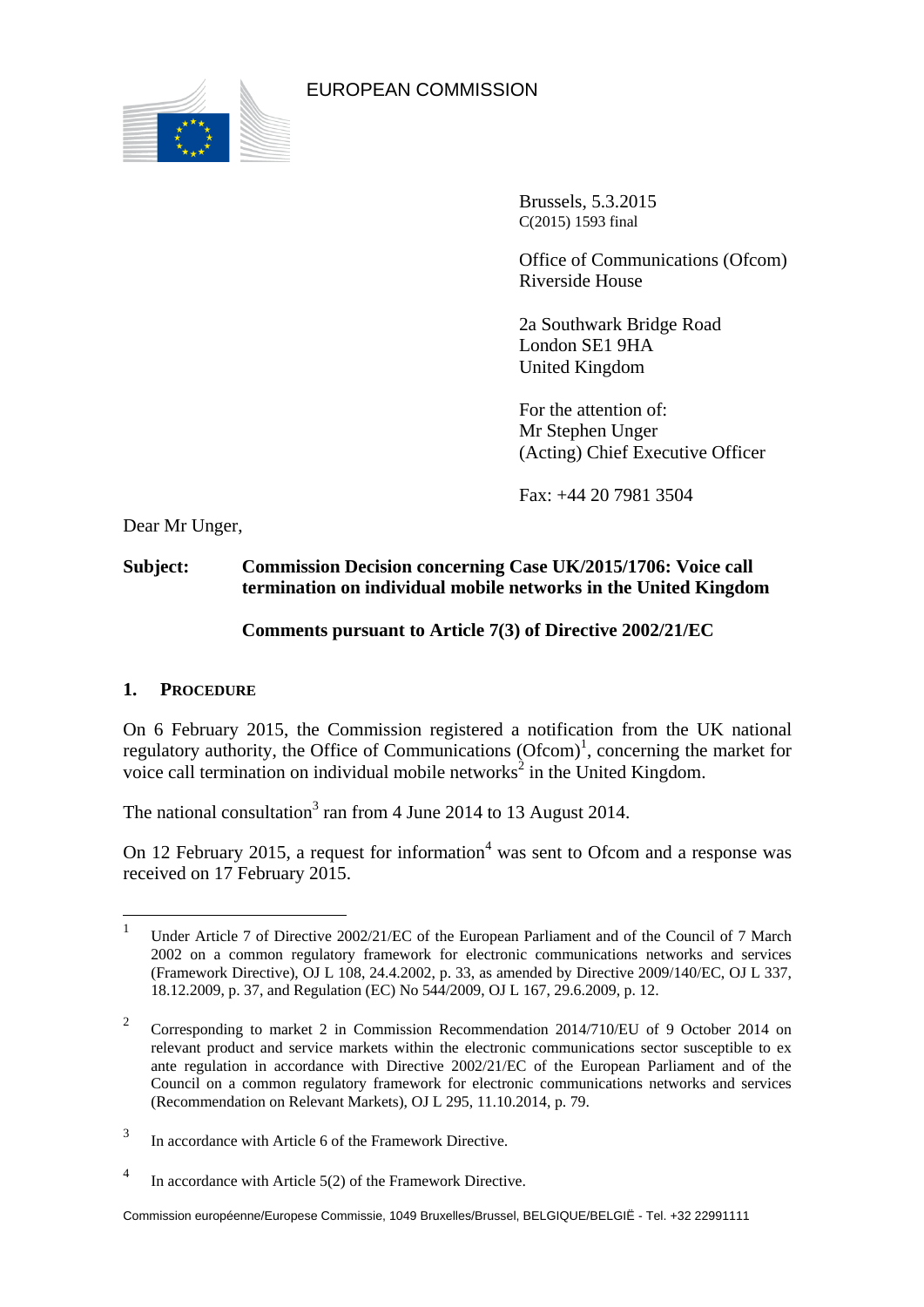Pursuant to Article 7(3) of the Framework Directive, national regulatory authorities (NRAs), the Body of European Regulators for Electronic Communications (BEREC) and the Commission may make comments on a notified draft measure to the NRA concerned.

#### **2. DESCRIPTION OF THE DRAFT MEASURE**

## **2.1. Background**

The third review of the market for voice call termination on individual mobile networks in the UK was notified to and assessed by the Commission under case  $UK/2010/1068<sup>5</sup>$ . At the time, Ofcom considered that (i) the provision of wholesale mobile voice call termination by each mobile communications provider (MCP) constituted a separate market and (ii) the geographic scope of each product market coincided with the geographic coverage of the network concerned. Ofcom defined 50 separate markets for wholesale mobile voice call termination based on operators' ability to terminate calls to an entity controlling an electronic communications network that hosts and controls access to a mobile number range. Ofcom designated all 50 MCPs as having significant market power (SMP). With regard to the four established and largest MCPs (Vodafone, O2, Orange/T-Mobile, and H3G), Ofcom imposed a range of remedies including symmetric<sup>6</sup> price caps and a glide path towards pure BU LRIC rates to be reached by 1 April 2014. With regard to the remaining (previously unregulated) providers, Ofcom obliged them to meet reasonable requests for access to mobile call termination on 'fair and reasonable' terms.

The Commission in its comments urged Ofcom (i) to reconsider the proposed glide path and align it with the deadline provided for in the Commission's 2009 Termination Rates Recommendation<sup>7</sup> (i.e. 31 December 2012), and (ii) to immediately apply symmetric charges also for H3G. Moreover, the Commission commented on the need to verify the SMP designation of some of the 50 MCPs, and invited Ofcom to shorten its review period from four years to three as required by Article 16(6) of the Framework Directive, as amended by Directive 2009/140/EC.

## **2.2. Market definition**

Ofcom defines the relevant market as termination services provided by each mobile communications provider to another communications provider, for the termination of voice calls to UK mobile numbers (included in the number ranges for 'mobile services' as defined in the UK National Telephone Numbering Plan) allocated to that MCP by Ofcom in the area served by that MCP and for which that MCP is able to set the termination rate. Like in its previous market analysis, Ofcom refers to number allocation rather than 'network', so as to avoid confusion relating to communication providers that do not have their own physical network (but are able to provide termination services), and to underline that the defined markets are technology neutral. Ofcom defined 72 separate markets for wholesale voice call

 $\frac{1}{5}$ C(2010)4405.

<sup>6</sup> The proposed rates allowed for higher price caps for H3G in the first year of the price control period.

<sup>7</sup> Commission Recommendation 2009/396/EC of 7 May 2009 on the Regulatory Treatment of Fixed and Mobile Termination Rates in the EU (Termination Rates Recommendation), OJ L 124, 20.5.2009.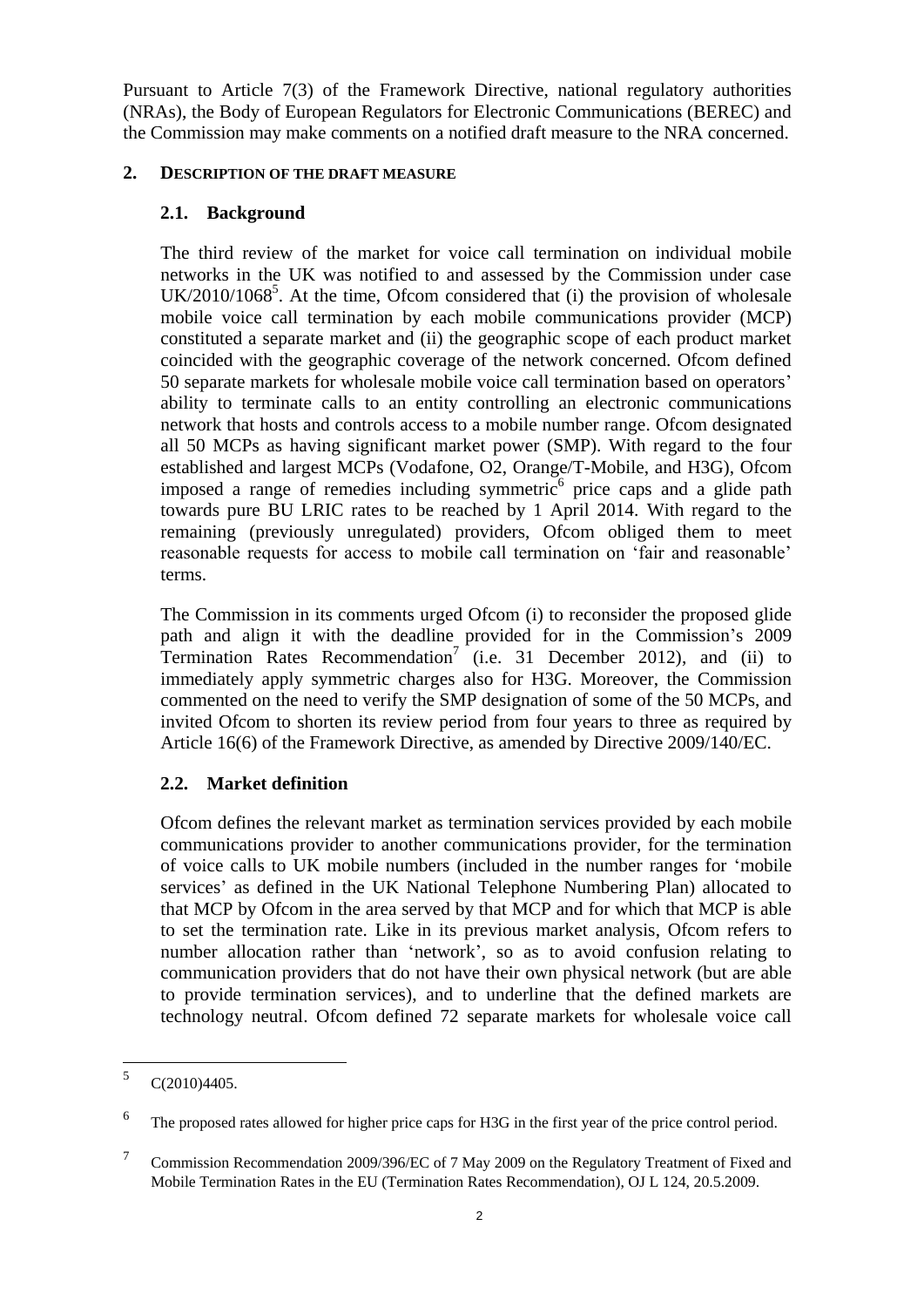termination on mobile networks, encompassing four large operators (Vodafone, O2, EE and H3G) and 68 smaller operators.

The relevant geographic market coincides with the area for which the MCP can determine the mobile termination rate (MTR) in relation to its allocated UK mobile numbers. This area lies within the UK.

#### **2.3. Finding of significant market power**

Ofcom proposes to designate 72 operators as having SMP in their respective markets. The main criteria considered by Ofcom when reaching its conclusion are: market share (each MCP has 100% share of terminating voice calls on its mobile number range), very significant barriers to entry, pricing behaviour which is consistent with  $\text{SMP}^8$  and lack of countervailing buyer power.

#### **2.4. Regulatory remedies**

Ofcom proposes to impose on all  $72$  operators the same access<sup>9</sup> and transparency obligations. With regard to charge control, Ofcom proposes to continue applying a pure BU LRIC methodology to calculate the price caps. However, unlike in its previous market review, Ofcom now proposes to impose the price caps on all 72 SMP operators. In addition, the four largest MCPs will be subject to a no undue discrimination obligation.

With regard to modelling of the efficient mobile termination costs, Ofcom applies the same methodology as previously. However, while not changing the general modelling approach, Ofcom has updated specific parameters of the model, *inter alia* to better reflect the technological advancements (inclusion of 4G technology), and forecasted traffic patterns<sup>10</sup>. The recalculated MTR price cap amounts to  $0.521$ pence per minute for  $2015^{11}$ .

With regard to implementation of the recalculated MTR price caps, Ofcom considered three options: immediate implementation ('one-off adjustment'), 'oneyear adjustment' (the new rate would be applicable after the first year of the threeyear charge control period, i.e. as of 1 April 2016; until that time an interim rate would be applicable, calculated as midway between the current and the recalculated pure BU LRIC model results), or a two-year glide path with progressive reduction of the MTRs and reaching the target rate by 1 April 2017.

In the notified draft measure Ofcom discards the option of a two-year glide path, which would unduly delay the overall benefits of setting MTRs at the new

 8 Ofcom notes, in particular, that 28 smaller MCPs, on which price caps were not imposed in the previous market review, have a weighted average MTR above the benchmark rate for at least some of their mobile ranges. Furthermore, 11 of these MCPs set MTRs at 10 pence per minute (ppm) or more.

<sup>9</sup> On fair and reasonable terms and conditions, upon reasonable request.

<sup>&</sup>lt;sup>10</sup> In response to the RFI, Ofcom indicates that, aside from the inclusion of 4G technology and the update of voice and data traffic forecasts (including 4G data and voice traffic), other changes include: (i) Updates in 2G and 3G network technology; (ii) Inclusion of S-RAN technology; (iii) Addition of active infrastructure sharing; (iv) Changes in spectrum holding assumptions.

 $11$  0.70 eurocent per minute at ECB exchange rate as of 13 February 2015.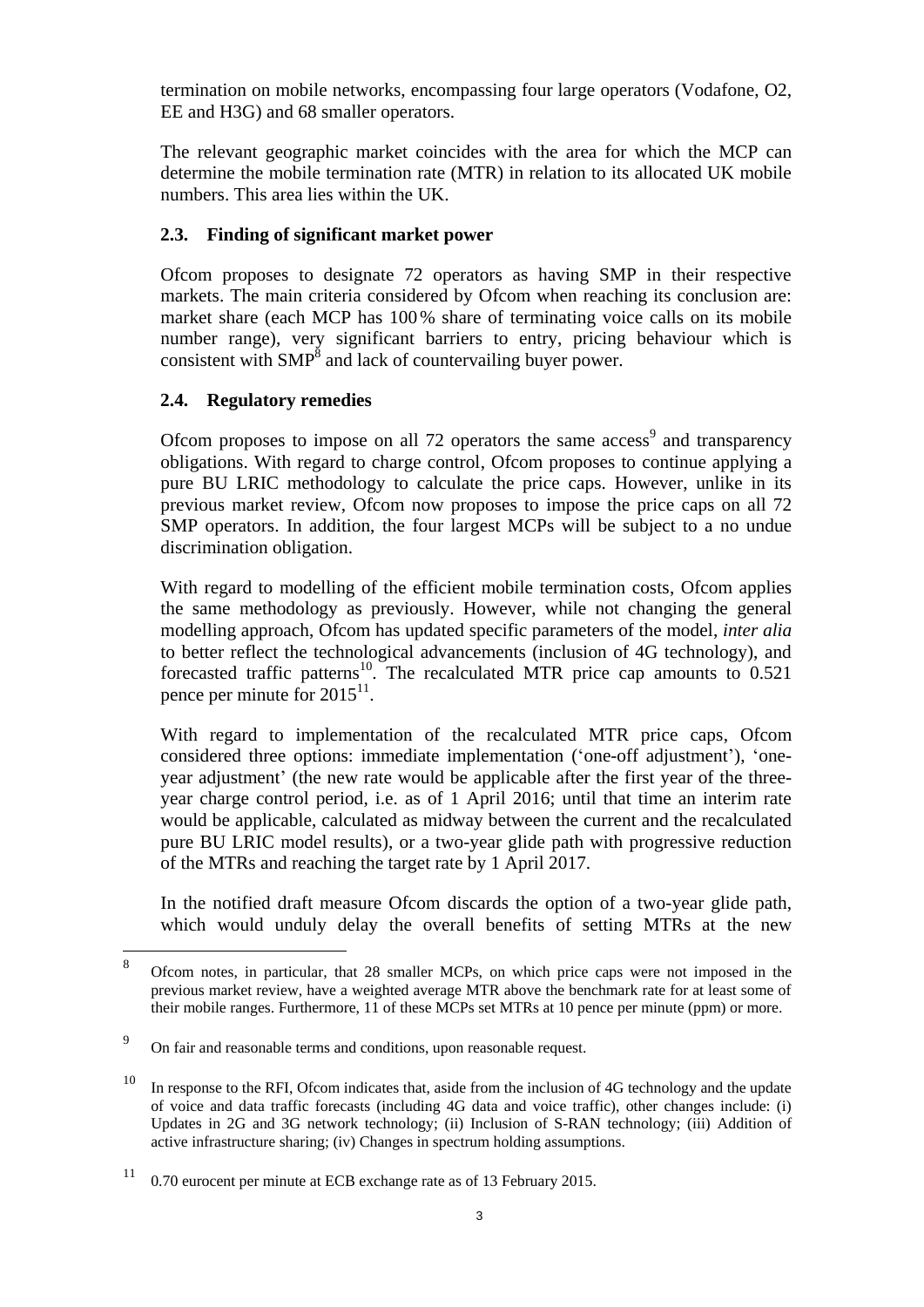calculated BULRIC levels for competition and consumers. Ofcom, however, proposes to allow a 'one-year adjustment' period in light of the estimated impact of the change on net revenues of  $\text{MCPs}^{12}$ . Ofcom would be concerned if MCPs did not have the opportunity to recover efficiently any incurred costs, including, as appropriate, being able to make adjustments to other prices, such as retail prices. Ofcom estimates that short-term constraints faced by MCPs when adjusting their retail prices and a risk of any price increases being concentrated on certain customer segments, such as pre-pay customers, or on certain charges, such as out-of-bundle charges for post-pay contracts, may result in unexpected price shocks $^{13}$ .

In response to the RFI, Ofcom states that although the cost standard to be used for MTRs has been known for some time, this does not mean that the industry could have predicted the level of future cost-based charge controls $^{14}$ . The reduced MTRs will be implemented according to the following timescale:

|                       | Current          | From        | From        | From        | From        |
|-----------------------|------------------|-------------|-------------|-------------|-------------|
|                       | <b>MTR</b>       | 1.4.2015    | 1.5.2015    | 1.4.2016    | 1.4.2017    |
|                       | from<br>1.4.2014 |             |             |             |             |
| Nominal<br><b>MTR</b> | $0.845$ ppm      | $0.845$ ppm | $0.683$ ppm | $0.521$ ppm | $0.516$ ppm |
|                       | $(1.14*)$        | (1.14)      | (0.92)      | (0.70)      | (0.69)      |
|                       | cent/min)        | cent/min)   | cent/min)   | cent/min)   | cent/min)   |

\*ECB exchange rate as of 13 February 2015

<sup>12</sup> <sup>12</sup> Amounting to £53 million in 2015/16 (2012/13 prices) compared to existing MTRs, amounting to a reduction of around 0.3% of total MCP retail revenues. Setting MTRs at the new LRIC rate from 1 April 2016 (with a partial adjustment at the start of the first year of the control) would represent a reduction in net termination revenues of £27 million in 2015/16 (2012/13 prices) compared to the existing MTRs.

The price increase would affect pre-pay customers the soonest, and post-pay customers only at a later stage since operators would not be able to amend post-pay tariffs until the expiry of the contract, unless they allowed customers to terminate early. If MCPs were to seek to recover the entire revenue reduction of 0.3% from those contractually committed post-pay customers, MCPs might seek to do so by increasing retail prices for out-of-bundle charges, creating a risk of bill shocks for customers. Ofcom notes that the majority of customers in the UK are on post-pay contracts. Ofcom considers that as many as 85% of post-pay subscribers could be committed to existing contracts at the start of the first year of the new charge control, which would amount to just under 50 % of total mobile subscriptions. While Ofcom considers that the decrease in MTRs may require an increase in retail tariffs, it has concluded that the waterbed effect is relatively limited, and that the previous decrease in MTRs did not have a negative impact on MCPs' ability to invest.

<sup>&</sup>lt;sup>14</sup> Ofcom cites two reasons. First, the model is based on costs of an efficient MCP, which are likely to be different from the actual costs experienced by MCPs (for example, due to differences in spectrum holdings, market share or coverage). Second, demand, technology and equipment costs vary over time and projecting them in a lifetime network cost model involves regulatory judgment on the basis of available evidence.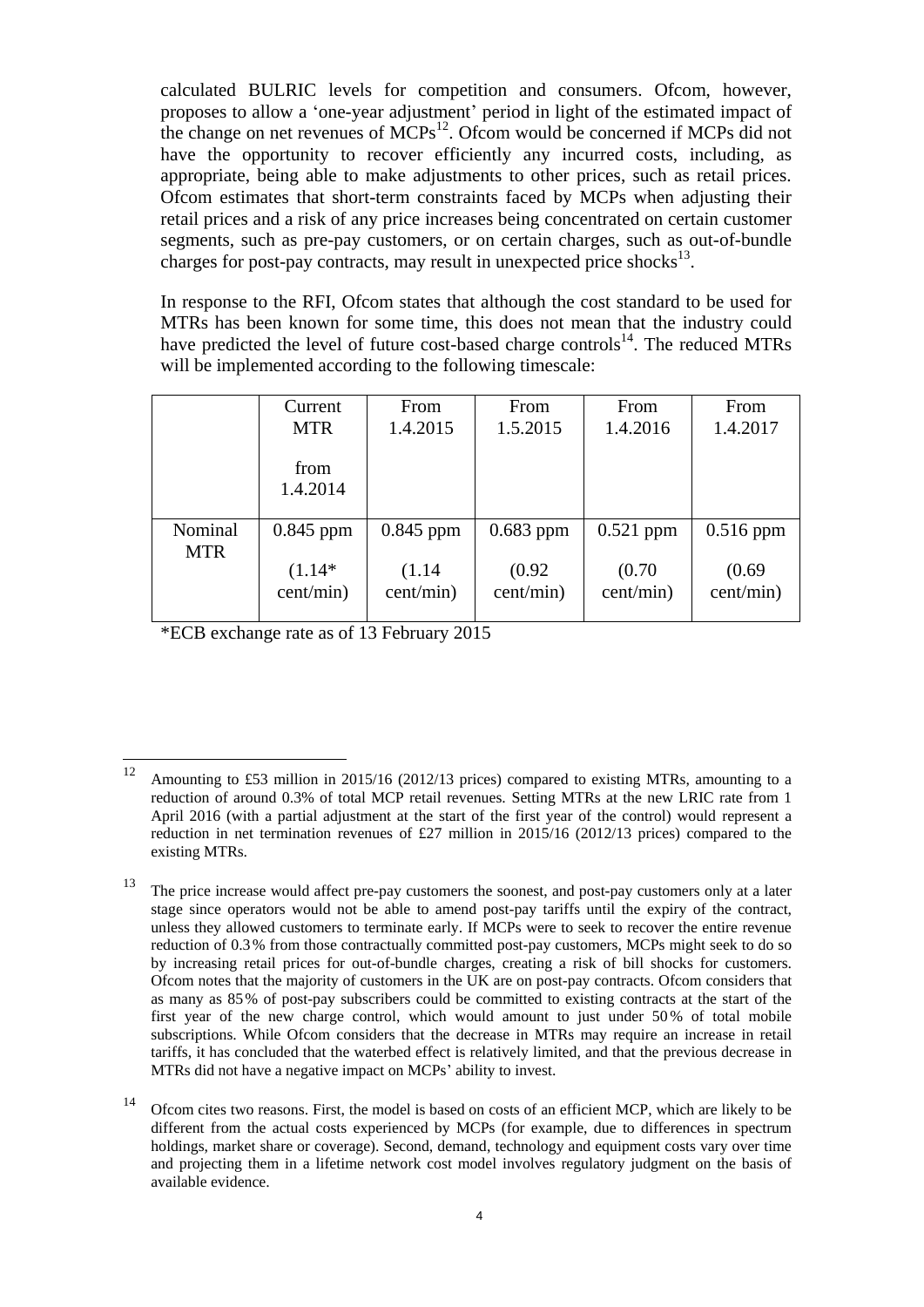## **3. COMMENTS**

The Commission has examined the notification and the additional information provided by Ofcom and has the following comment:<sup>15</sup>

#### **Entry into force of revised pure BU-LRIC mobile termination rates**

The Commission notes that Ofcom continues to apply a pure BU-LRIC methodology for calculating MTRs, in line with the Termination Rates Recommendation. The revised model's results entail a substantial reduction of MTRs, compared to their current levels, and would bring the UK MTRs to a level which is amongst the lowest within the EU. However, Ofcom is prepared to delay the entry into force of the revised rates until April 2016.

The Commission reminds Ofcom that, as recommended in the Termination Rates Recommendation, NRAs should ensure that termination rates were implemented at a cost-efficient (pure BU-LRIC) level by 31 December 2012. An initial period of transition was considered necessary to allow NRAs to put the cost models in place and for operators to adapt their business models. The Recommendation, however, does not make provision for any 'adjustment periods' when the models are updated to reflect variations in underlying costs and technological progress, once the efficient rates have been implemented in the market. Delaying the adaptation of rates to reductions in underlying costs does not allow efficiency gains to be passed on to operators purchasing termination services and ultimately consumers.

While the Commission acknowledges that the decrease in the MTRs is substantial, the Commission nevertheless considers that, even if the magnitude of the reduction would have been difficult for operators to foresee, the overall downward trend could have been anticipated by the industry. Given Ofcom's own conclusion that the MTRs should be implemented as soon as possible for the benefit of competition and consumers, the Commission considers that timely introduction of the revised MTRs would have been justified, rather than allowing a period of one year for adjustments.

The Commission takes note of the further explanations by Ofcom, which justify the delay. The Commission also considers the fact that Ofcom is proposing an intermediate rate from 1 May 2015 to 1 April 2016, which would see MTRs moving closer to the calculated level. The Commission therefore does not object to Ofcom's proposal in the specific circumstances, and wishes also to avoid a further implementation delay. However, the Commission asks Ofcom to reconsider the need for a one-year adjustment period and to implement the revised rates as soon as administratively possible.

Pursuant to Article 7(7) of the Framework Directive, Ofcom shall take the utmost account of the comments of other NRAs, BEREC and the Commission and may adopt the resulting draft measure; where it does so, shall communicate it to the Commission.

The Commission's position on this particular notification is without prejudice to any position it may take *vis-à-vis* other notified draft measures.

Pursuant to Point 15 of Recommendation  $2008/850/EC^{16}$  the Commission will publish this document on its website. The Commission does not consider the information contained

<sup>15</sup> In accordance with Article 7(3) of the Framework Directive.